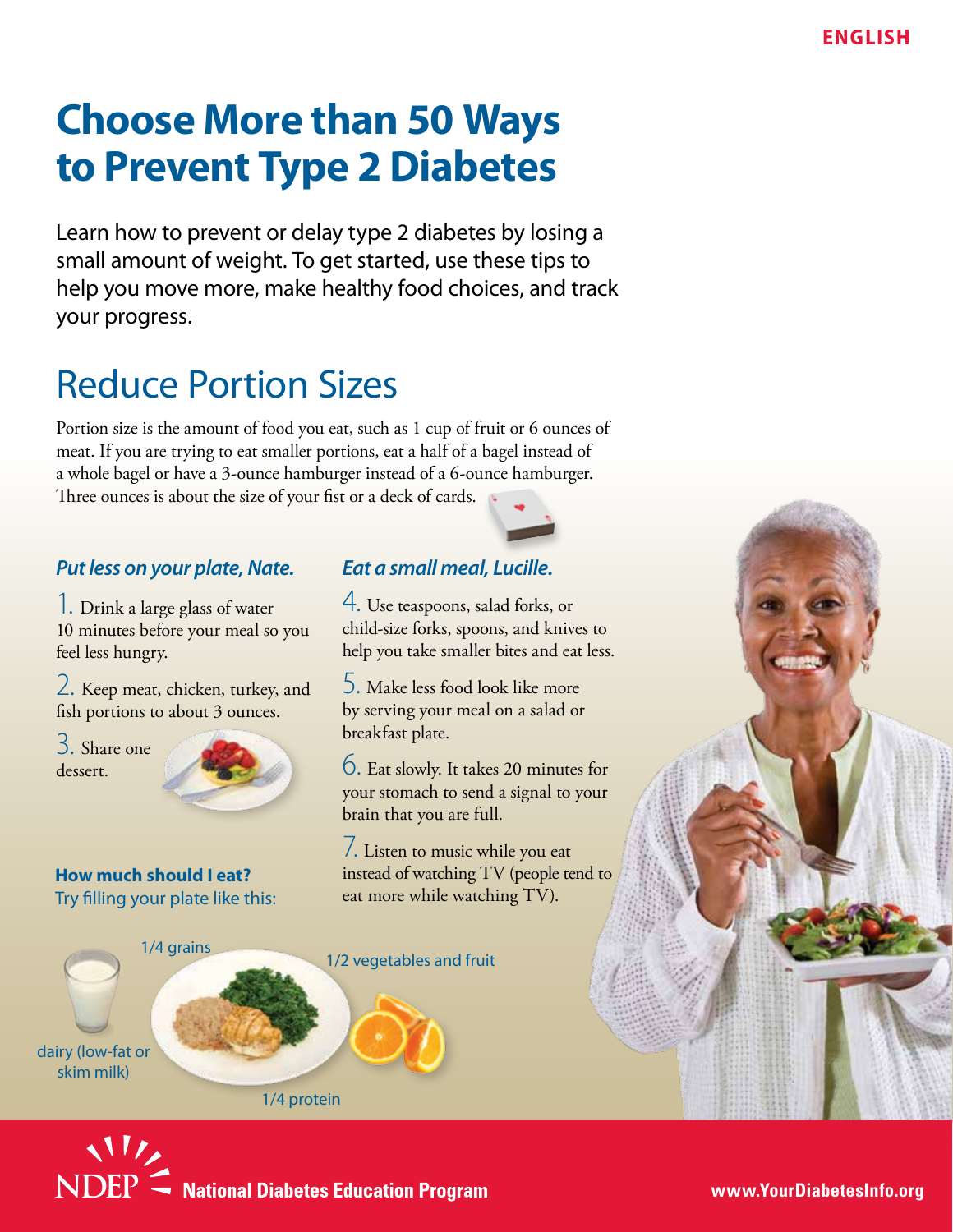### Move More Each Day

Find ways to be more active each day. Try to be active for at least 30 minutes, 5 days a week. Walking is a great way to get started and you can do it almost anywhere at any time. Bike riding, swimming, and dancing are also good ways to move more.

If you are looking for a safe place to be active, contact your local parks department or health department to ask about walking maps, community centers, and nearby parks.





#### *Dance it away, Faye.*

8. Show your kids the dances you used to do when you were their age.

Turn up the music and jam 9. while doing household chores.

10. Work out with a video that shows you how to get active.

#### *Let's go, Flo.*

11. Deliver a message in person to a co-worker instead of sending an e-mail.

12. Take the stairs to your office. Or take the stairs as far as you can, and then take the elevator the rest of the way.

13. Catch up with friends during a walk instead of by phone.

14. March in place while you watch TV.

15. Choose a place to walk that is safe, such as your local mall.

16. Get off of the bus one stop early and walk the rest of the way home or to work during the week if it is safe.

## Make Healthy Food Choices

Find ways to make healthy food choices. This can help you manage your weight and lower your chances of getting type 2 diabetes.

Choose to eat more vegetables, fruits, and whole grains. Cut back on high-fat foods like whole milk, cheeses, and fried foods. This will help you reduce the amount of fat and calories you take in each day.

#### *Snack on a veggie, Reggie.*

17. Buy a mix of vegetables when you go food shopping.

18. Choose veggie toppings like spinach, broccoli, and peppers for your pizza.

19. Try eating foods from other countries. Many of these dishes have more vegetables, whole grains, and beans.

20. Buy frozen and low-salt (sodium) canned vegetables if you are on a budget. They may cost less and keep longer than fresh ones.

21. Serve your favorite vegetable and a salad with low-fat macaroni and cheese.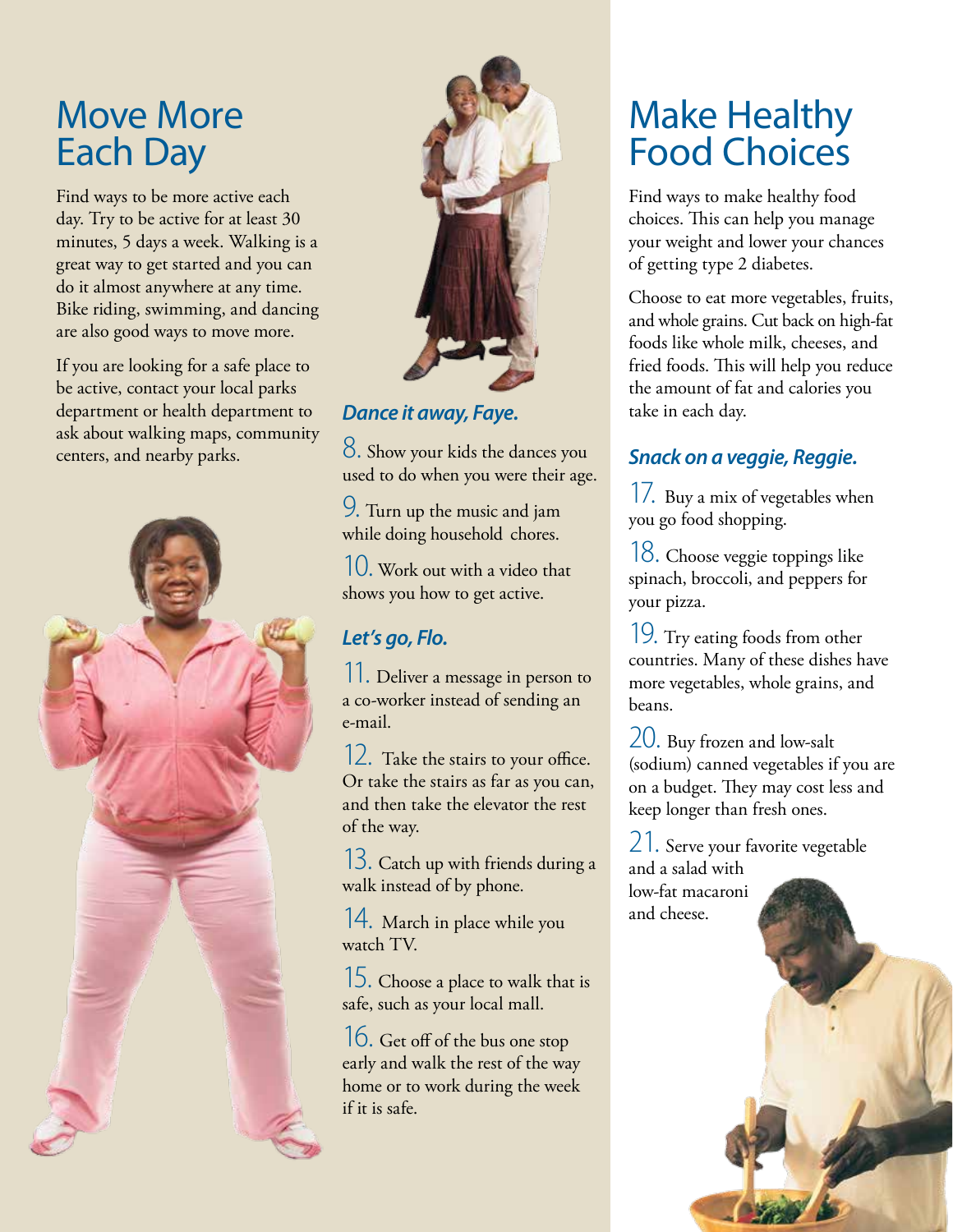

#### *Cook with care, Claire.*

22. Stir fry, broil, or bake with non-stick spray or low-salt broth. Cook with less oil and butter.

23. Try not to snack while cooking or cleaning the kitchen.

24. Cook with smaller amounts of cured meats (smoked turkey and turkey bacon). They are high in salt.

### *Cook in style, Kyle.*

25. Cook with a mix of spices instead of salt.

26. Try different recipes for baking or broiling meat, chicken, and fish.

27. Choose foods with little or no added sugar to reduce calories.



28. Choose brown rice instead of white rice.

#### *Eat healthy on the go, Jo.*

29. Have a big vegetable salad with low-calorie salad dressing when eating out. Share your main dish with a friend or have the other half wrapped to go.

30. Make healthy choices at fast food restaurants. Try grilled chicken (with skin removed) instead of a cheeseburger.

31. Skip the fries and chips and choose a salad.

32. Order a fruit salad instead of ice cream or cake.

### *Rethink your drink, Linc.*

33. Find a water bottle you really like (from a church or club event, favorite sports team, etc.) and drink water from it every day.

34. Peel and eat an orange instead of drinking orange juice.



35. If you drink whole milk, try changing to 2% milk. It has less fat than whole milk. Once you get used to 2% milk, try 1% or fat-free (skim) milk. This will help you reduce the amount of fat and calories you take in each day.

36. Drink water instead of juice and regular soda.

#### *Eat smart, Bart.*

37. Eat foods made from whole grains every day, such as whole wheat bread, brown rice, oats, and whole grain corn.

38. Use whole grain bread for toast and sandwiches.

39. Keep a healthy snack with you, such as fresh fruit, a handful of nuts, and whole grain crackers.

40. Slow down at snack time. Eating a bag of low-fat popcorn takes longer than eating a candy bar.

> 41. Share a bowl of fruit with family and friends.

42. Eat a healthy snack or meal before shopping for food. Do not shop on an empty stomach.

43. Shop at your local farmers market for fresh, local food.

### *Keep track, Jack.*

44. Make a list of food you need to buy before you go to the store.

45. Keep a written record of what you eat for a week. It can help you see when you tend to overeat or eat foods high in fat or calories.

#### *Read the label, Mabel.*

46. Compare food labels on packages.

47. Choose foods lower in saturated fats, trans fats, cholesterol (ko-LESStuh-ruhl), calories, salt, and added sugars.